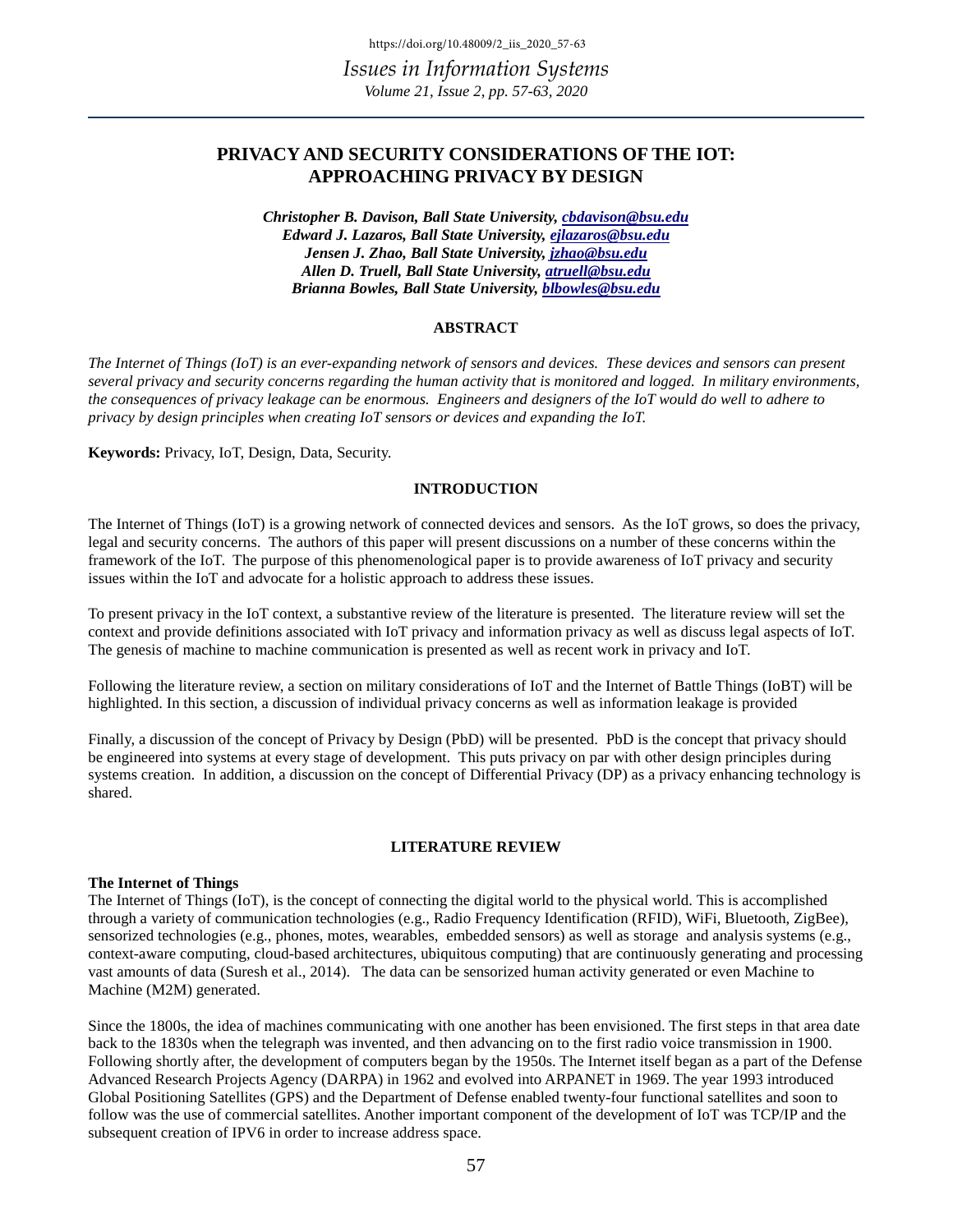The first use of the IoT was in the early 1980s via a Coca Cola machine at Carnegie Mellon University. The soda machine was linked to a computer that informed programmers how many sodas were in the machine and what their respective temperatures. In 2013, the IoT began using multiple technologies including the Internet, wireless communication, microelectromechanical systems (MEMS), and embedded systems. In addition, the IoT is also supported by traditional fields of automation, wireless sensor networks, GPS, and control systems. Radio Frequency Identification (RFID), an automatic identification technology allowing things to be linked with virtual identities through identification numbers has also played a crucial role in the evolution of the IoT (Foote, 2016).

Modern IoT connects real world sensors, electronic devices and systems to the Internet. These devices and systems consist of consumer services, smart houses, smart objects, smart energy (meters and grids), smartphones and tables, Internet connected cars, wearable devices (health and fitness monitoring devices, watches, smart clothing, smart pet collars or implanted RFIDs, and human implanted devices (e.g., pacemakers) (Murrill et al., 2012). The IoT also consists of environment sensors and wireless sensor networks that can measure spaces, weather, perform health care monitoring, industrial monitoring, data logging, and spatial monitoring (Andrea et al., 2015).

The implementation of the IoT uses various existing network technologies to facilitate data communication. RFID technology uses microchips for data transmission in wireless data communication. Tags/labels are attached to objects acting as electronic barcodes. Wireless Sensor Networks (WSN) are geographically distributed small sensors that monitor physical environment conditions (Lopez et al., 2012). Additionally, Cloud Computing enables the sensing and processing of data and allows data to be stored and used for smart monitoring and analysis. .

There are many laws in the U.S. concerning the Internet, data security, and privacy, of which the Privacy Act of 1974 creates a solid foundation (NortonOnline). The Privacy Act established control over the collection, maintenance, use, and dissemination of personal information by agencies in the executive branch of the U.S. government. The following laws currently in place to solidify rights as a consumer include: Electronic Communications Privacy Act (ECPA), Computer Fraud and Abuse Act (CFAA), Cyber Intelligence Sharing and Protection Act (CISPA), and Children's Online Privacy Protection Act (COPPA).

The ECPA (passed in 1986) allows the U.S. government to access digital communications (emails, social media messages, information on public cloud databases, etc.) without a warrant if the information desired is 180 days old or older. The government is given the information from companies. In addition, the ECPA also determines when the government is allowed access to GPS tracking via cellular devices. The CFAA was passed in the late 1980's and revised nearly ten years later. This act allows for protection against unlawful access and sharing of protected information. CISPA was introduced as an amendment to the National Security Act of 1947 (which does not cover cyber-crime). This Act involves how to share information on possible cyber threats with the federal government. Finally, COPPA's last amendment was implemented in 2013. It requires websites that collect information on children under 13 years of age to comply with the Federal Trade Commission (FTC). The FTC is responsible for investigating a website's language, content, advertising, graphics and features, and intended audience to make sure it is child appropriate.

As the interconnection of devices with the real world continues, there are an abundance of advantages that must be put into perspective. For instance, changes in the way the world works and lives by saving time and resources, presenting new opportunities for growth, innovation, and the ease of knowledge exchange between multiple entities. Maayan (2019) reports that there were more than 20 billion IoT devices connected in 2019. Many experts predict up to 25 billion connected IoT devices by 2021. Due to this growth and use of IoT, there are concomitant concerns such as security, privacy and trust threats associated with putting personal or privacy-related information on the devices.

Andrea et al. (2015) defines (1) security and privacy and (2) trust in the IoT. Those researchers state that data security and privacy refer to the protection of any collected or stored data in any IoT system. This means that at any moment the IoT system needs to provide data confidentiality with integrity and availability. This can be achieved by utilizing authentication, access control, data encryption, and data availability and redundancy through back-ups, etc. They define trust simply as the reinforcement of the security goals previously mentioned, consisting of further objectives as well. These objectives include trust relations between each IoT layer, trust for the security and privacy at each IoT layer, and trust between the user and the IoT system. They go on to explain a broader overview of security vulnerabilities and attacks in IoT systems.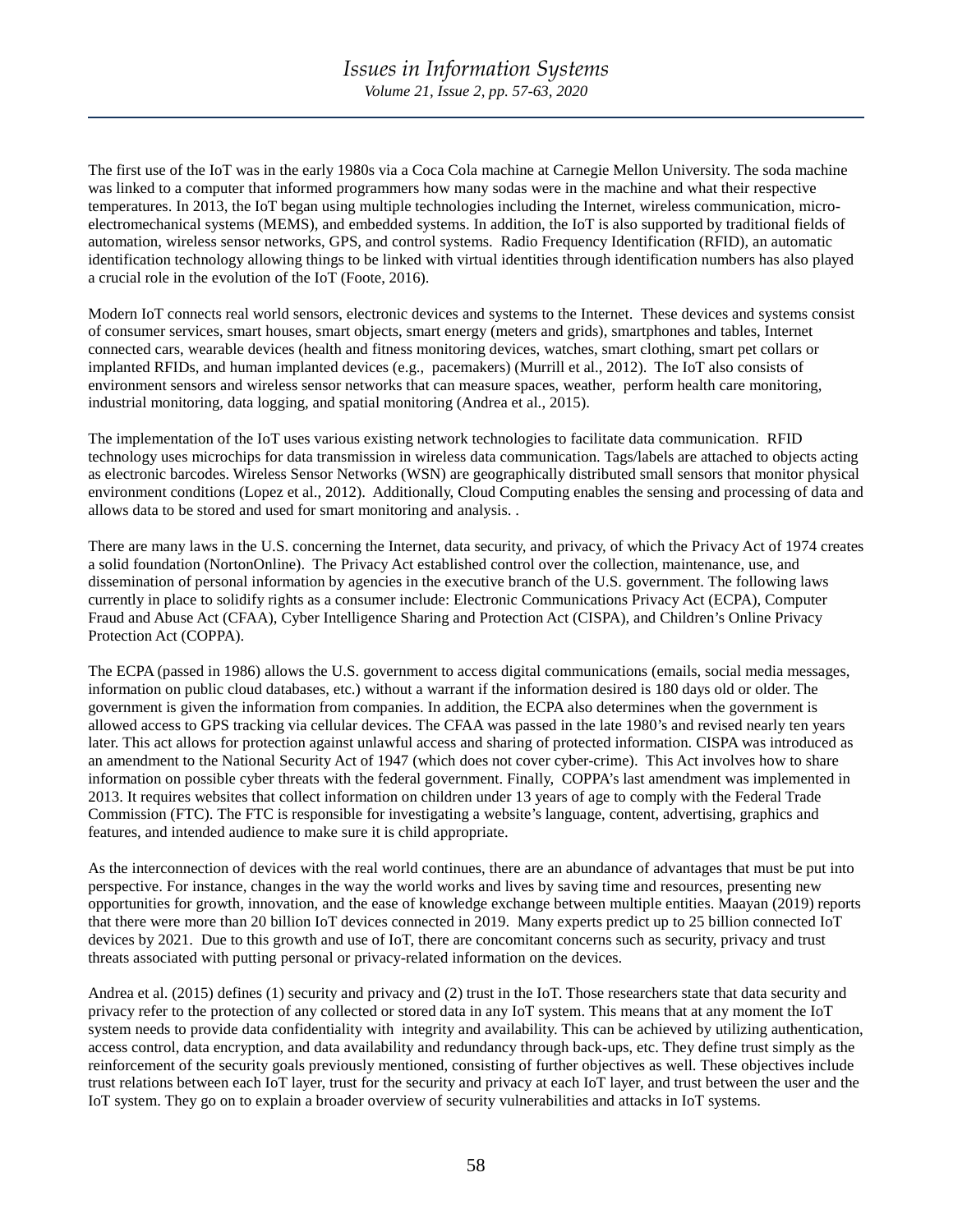Andrea et al. (2015) classify IoT vulnerabilities in four classes: physical, network, software and encryption attacks. Physical Attacks consist of eight sub-categories, all of which are attacks focused on the hardware components of the system and the attacker must be physically close or into the system to achieve a successful attack. Network Attacks consists of nine subcategories in which take place on the IoT system network. Software attacks are the main source of security vulnerabilities, in which the system is exploited using Trojan horse programs, worms, viruses, spyware and malicious scripts that can steal and/or harm information. Encryption Attacks break the encryption scheme within an IoT system.

# **Privacy/Security and the IoT**

Many IoT devices use the unlicensed commercial Radio Frequency (RF) spectrums (900 MHz, 2.4 Ghz, 5.8 GHz). This includes common WiFi and Bluetooth enabled devices. As these spectrums are widely known and standardized protocols are commonly used, this invites privacy issues and security concerns in many forms (Handel et al., 2018).

Privacy and security are often overlapping concepts. That which is private is secure and that which is secure is private. The IoT adds another layer of security concern: physical security.

As Hwang (2015) points out, the IoT is closely related to our non-virtual lives. This means that IoT devices, due to the nature of their close proximity to users, are in direct physical contact with users. In the past, security was related to information leakage and theft. With IoT and the added physical locality threats, IoT users can face direct physical threats to their safety and security. With this spatial information, an attacker who is intent on causing physical harm to their target will know the target's location down to a granular level.

As new IoT devices come online, the sophistication of attacks and damage from these attacks increase (Zhou, Zhang, Liu, 2018). Statista, The Statistics Portal (2017), projects the number of IoT devices to be online by 2025 to be over 75 billion. As many IoT based attacks are Distributed Denial of Services (DDoS), this provides an astonishing number of devices to an attack platform.

The Mirai Botnet attack on Dyn (a DNS provider) in 2016 is an example of a successful DDoS attack. Netflix, Twitter and a number of other companies were impacted by this attack. The attackers infected routers and cameras to launch their attack on Dyn.

Mirai is also reported to be responsible for the *Cold Attack* against two apartment buildings in the Finish city of Lappeenranta. As another DDoS attack, the heating controllers of the buildings were overwhelmed with IP packets and this caused them to continually reboot. The effect of this attack was that the controllers could not turn on the heating in the buildings and left the residents with no heat in November.

The TOR-based Brickerbot is another example of a DDOS attack that targets IoT devices. This malware infects cameras and other devices through a Telnet port (TCP port 23) like Mirai. Once inside, the malware will permanently destroy the device and *brick* the target device.

More traditional forms of attack exist with IoT devices: bluejacking, bluesnarfing, spoofing, and snooping. Bluejacking refers to the practice of sending unwanted information to a bluetooth enabled device (e.g., pairing with unsuspecting headphones on an airplane). Bluesnarfing is when an attacker downloads information (e.g., contact lists, photos) from a vulnerable device without consent. A spoofing attack is when an attacker fraudulently impersonates a device on a network (usually for nefarious purposes). Finally, a snooping attack is the passive monitoring of devices on a network looking for information such as credit cards, user IDs, passwords or other sensitive information. In any of the cases, the attacks are clearly invasions of privacy with security ramifications.

# **Special Considerations: Military Environments**

Military environments present unique circumstances for IoT and privacy. As the US military moves toward the Internet of Battlefield Things (IoBT) and smart, sensorized environments, privacy and the perception of privacy may degrade. Archer et al. (2020) discuss DARPA-funded IoT privacy research onboard a Navy vessel. The researchers found that privacy was a concern across the entire chain of command spectrum. From the newly enlisted to the career officers, privacy and the perception of privacy was a continual discussion and topic of concern. This concern was especially prevalent within the domain of onboard IoT and human-sensing devices.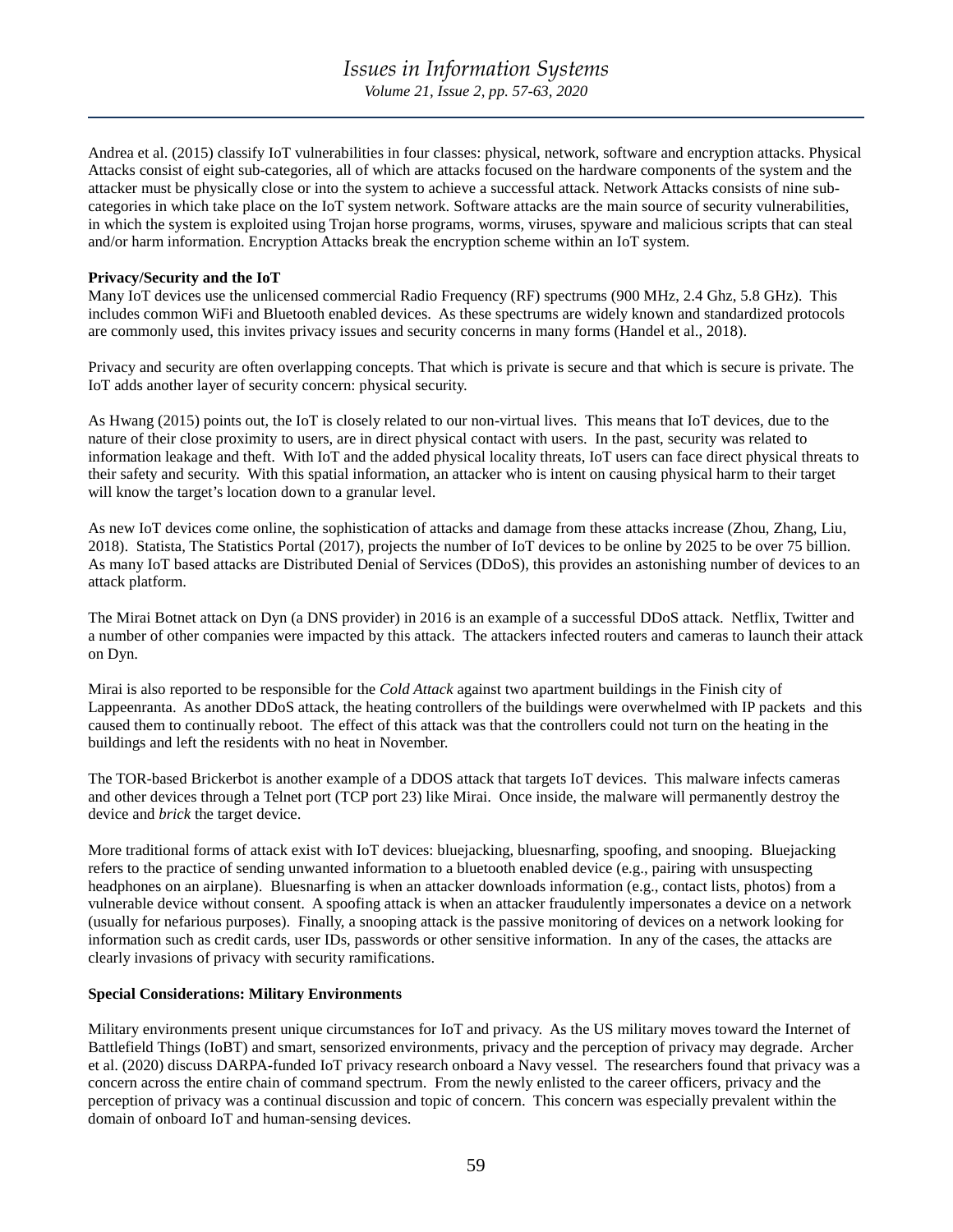According to Castiglione et al., (2017) , the IoBT "involves the full realization of pervasive sensing, pervasive computing, and pervasive communication, leading to an unprecedented scale of information produced by the networked sensors and computing units" (p. 18). The concept is to have an integrated battlefield. This ranges from individuals wearing sensors to entire branches of service coordinating information. What is apparent is the network and security implications of this massive amount of data. What is not so apparent is the issue of individual privacy.

Privacy and situational awareness in the IoBT are often at odds. Sfar at al. (2017) discuss this dichotomous situation in their research (case study) on military IoBT. These researchers point out that not all IoBT information (e.g., data) is required to be passed to the higher layers of decision makers. It is logical to conclude that this data may even be counterproductive: irrelevant IoT information may congest the network and provide no actionable information. Sfar et al. (2017) conclude that sensitive information should be hidden, and only essential information be passed to the relevant battle applications.

Another privacy aspect of the IoBT is information leakage used by adversaries to target an individual for assassination or capture. Consider a well-informed attacker that uses IoT/IoBT devices to triangulate a target. The attacker will know the location of the target and the time the target is at that location. If the attacker only possesses a one-use weapon (e.g., bomb, IED) the IoBT information leakage (location, time, personnel information) will increase their likelihood of a successful attack. In this example, privacy loss due to the IoBT could be fatal.

# **FINDINGS: ADDRESSING PRIVACY**

# **Privacy by Design**

As discussed in the previous sections, the IoT presents many security and privacy issues. One possible solution to these issues is to adopt the Privacy by Design (PbD) principles introduced by Cavoukian (2011). According to Li and Palanisamy (2018), careful applications of privacy enhancing technologies (PETs) such as PbD, can help meet legal and functional requirements of privacy within the IoT environment.

PbD is a beginning-to-end framework that infuses privacy and privacy mitigation strategies in every aspect of the technology design process. Instead of post-de-facto retrofits of privacy-flawed technologies, Cavoukian (2011) is a proponent of building in privacy by design principles (see Figure 1) from inception. This alleviates the need to retrofit privacy into technology once the technology is released, or worse yet: cracked, hacked, attacked or otherwise infiltrated.



**Figure 1. Privacy by Design. This figure illustrates the seven principles of Privacy by Design (Mackie, 2018).**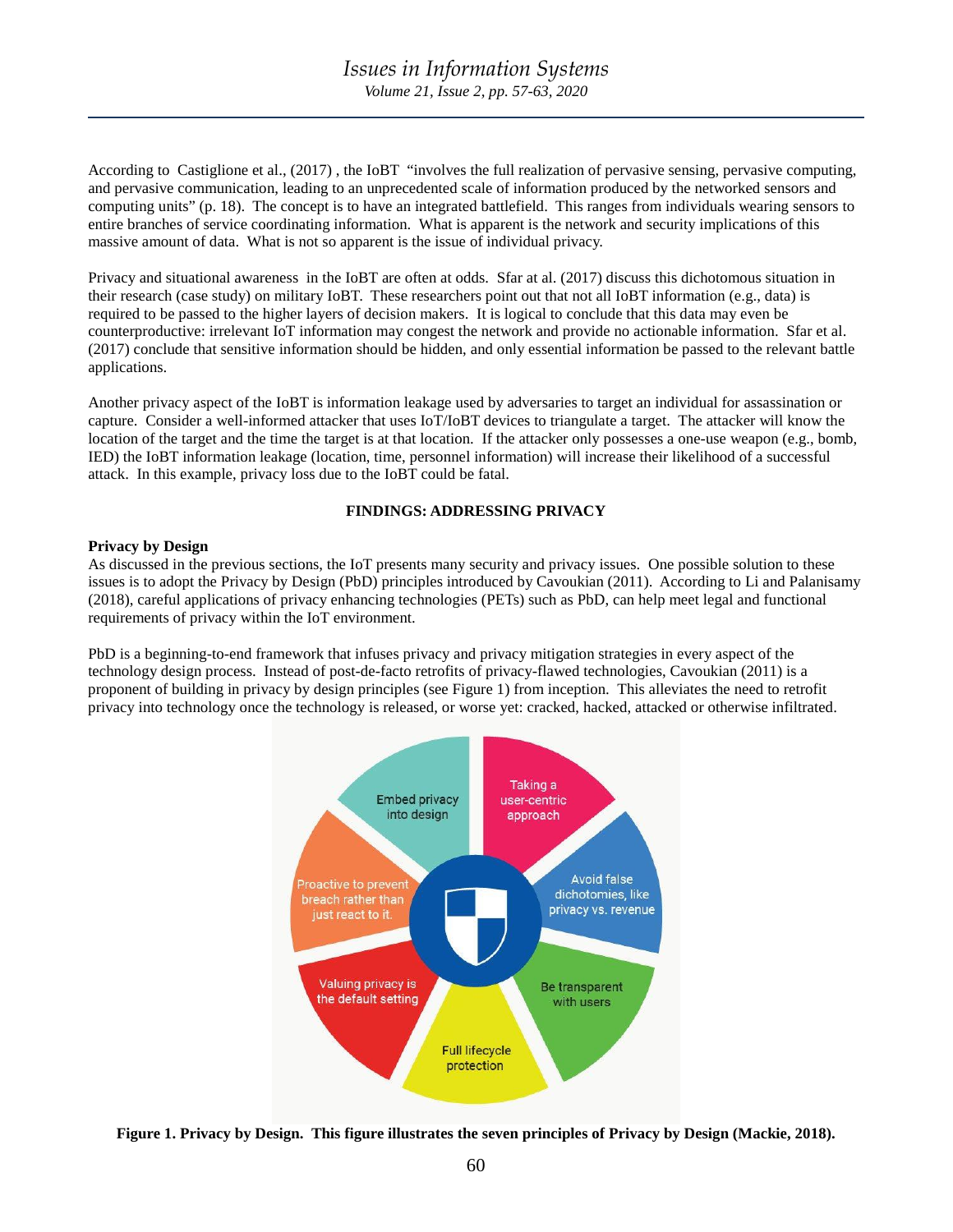PbD is crucial in decreasing privacy risk and increasing trust. The creation of systems, products, processes and projects using this infrastructure upholds various beneficial aspects. First, identification of potential problems in the early stages and addressing them quickly. Second, it strengthens data protection and privacy across organizations. Finally, organizations meet legal obligations instead of breaching data protection act.

The Role of Privacy by Design in Protecting Consumer Privacy (2010), describes the use of PbD in behavioral advertising. Advertisers are able to track, collect, and combine information about a consumers' browsing activities, and keep the information for extended periods of time. By implementing PbD, trade associations and companies within the behavioral advertising ecosystem could prevent deceitful practices (re-spawning and spying on browser histories), as well as help build rapport with consumers in hopes they will become more willing to share their data for behavioral advertising. The consumers willing to allow for collection would feel confident knowing what is being collected is transparent, limited in scope, secure, and accessible to them.

## **Privacy and the Invasion of Privacy**

One aspect of the IoT that invites privacy scrutiny is the always-on nature of the sensing environment. The majority of these sensors are designed to continuously monitor and transmit data. In the most benign case of misuse, data is repurposed by organizations beyond the original intent of the data collection (Walker, 2014). However, continuous monitoring of people and spaces provides a data rich environment for a potential adversary to develop *priors* regarding a target. Priors are learned behaviors or other information that assists an adversary in developing a targeting portfolio on a victim.

Consider an adversary that wishes to invade the privacy of an intended target. The adversary can passively monitor a parking lot visually or with any manner of IoT network analysis tools. If the target is the first in the parking lot in the morning, this prior can be utilized to build a larger portfolio of activity. If the target triggers other IoT sensors after exiting the car and entering the building, the adversary can reasonably deduce the location, path, trajectory, speed, and destination of the target. With some amount of skill (or luck) the adversary can sense the RFID, WiFi, or Bluetooth signature of the target's devices (e.g., cell phone, RFID badges, etc.) or take advantage of other information "leakage" (A. I. T., 2019) during computation. Using those priors, the adversary can build a reasonably accurate schedule of the target that includes dates, times, activities, and associations.

## **Differential Privacy as a Privacy Enhancing Technology**

To mitigate the leakage effects of large data sets on privacy, work in the field of Differential Privacy (DP) is expanding. Dinur and Nissim's (2003) work on the Fundamental Law of Information Recovery demonstrates that privacy can be lost with a few well-designed queries into large data sets. This leads to the observation that *noise* can be injected into the data for privacy preservation purposes. Dwork et al. (2006) provided a formalized framework, the concept of ε-differential privacy, to quantify the amount of noise required to provide privacy. More recent work in the field (Wagh et al., 2020) investigates privacy (injection of noise) versus utility (accuracy of information from a DP data set) and sensitivity of information release mechanisms (Laud et al., 2020).

#### **CONCLUSION**

In this paper, the phenomena of privacy and security issues related to the IoT was presented. As the IoT increases in size and scope, privacy and security become more important. The paper begins with a literature review providing a background for the genesis of the IoT dating back to the telegraph. From that point, the literature review explored the evolution of the IoT up to current research work in that domain. Selected IoT attacks were presented in the literature review as well. Additionally, a discussion of military considerations of the IoT and the IoBT. Privacy is a concern within the military from all strata of personnel: enlisted and officers alike. It was shown that information leakage from IoT/IoBT devices could assist adversaries in targeting.

In order to address privacy considerations in the IoT, two significant privacy-enhancing technologies are advocated: Cavoukian's (2011) Privacy by Design, and Differential Privacy. Each of these technologies can contribute to a more secure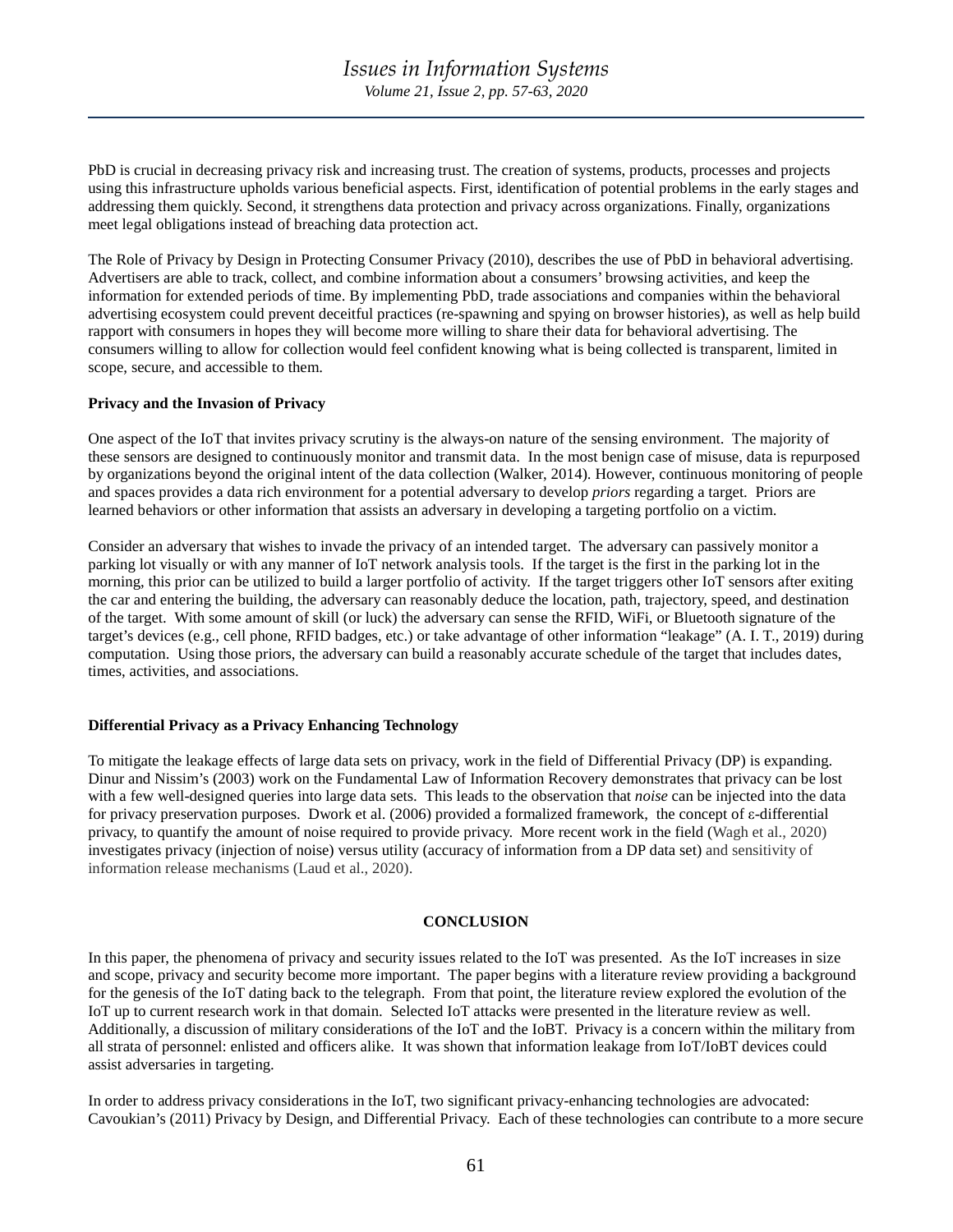and more private IoT.

Cavoukian's (2011) Privacy by Design approach is advocated as a design methodology for IoT technologies. This approach is such that privacy is an integral aspect of systems engineering and is prevalent in all design stages. This serves to put privacy as a design principle and not as an after-thought.

The continuous sensing nature of IoT devices presents a problem. As these devices were engineered to continually be reporting data, a surveillance society becomes a reality. Priors are continually generated and research work in this area demonstrates that only a small number of queries over a significantly large data set can result in privacy loss.

Differential Privacy is a privacy enhancing technology that addresses information leakage within large data sets. With Differential Privacy techniques, it is show that privacy can be enhanced with the injection of noise into data. However, there is a tradeoff between the amount of noise injection (e.g. privacy enhancement) and data accuracy.

## **REFERENCES**

A. I. T. (2019). *Cross Sectoral Cybersecurity Building Blocks.* Cyber Security for Europe. Retrieved from https://cybersec4europe.eu/wp-content/uploads/2020/01/D3.2- Cross\_sectoral\_cybersecurity\_building\_blocks.1.0.final-Submitted.pdf

- Andrea, I., Chrysostomou, C., Hadjichristofi, G. (2015). Internet of Things: Security vulnerabilities and challenges. *2015 IEEE Symposium on Computers and Communication (ISCC)*, Larnaca, 2015, pp. 180-187
- Archer, D., August, M.A., Bouloukakis, G., Davison, C. B., Diallo, M. H., Ghosh, D., Graves, C. T., Hay, M., He, X., Laud, P., Lu, S., Machanavajjhala, A., Mehrotra, S., Miklau, G., Pankova, A., Sharma, S., Venkatasubramanian, N., Wang, G., & Yus, R. (2020). *Transitioning from Testbeds to Ships: An Experience Study in Deploying the TIPPERS IoT Platform to the US Navy.* Manuscript in preparation.
- Castiglione, A., Choo, R. K., Nappi, M., & Ricciardi, s. (2017). Context Aware Ubiquitous Biometrics in Edge of Military Things. *IEEE Cloud Computing, 4*(6), 16-20.
- Cavoukian, A. (2011). Privacy by design: origins, meaning, and prospects for assuring privacy and trust in the information era. In *Privacy protection measures and technologies in business organizations: aspects and standards* (pp. 170- 208). IGI Global.
- Dinur, I., & Nissim, K. (2003, June). Revealing information while preserving privacy. In *Proceedings of the twenty-second ACM SIGMOD-SIGACT-SIGART symposium on Principles of database systems* (pp. 202-210).
- Dwork, C., McSherry, F., Nissim, K., & Smith, A. (2006). Calibrating noise to sensitivity in private data analysis. In *Proceedings of the Third conference on Theory of Cryptography (TCC'06)*, Shai Halevi and Tal Rabin (Eds.). Springer-Verlag, Berlin, Heidelberg, 265–284.
- Foote, K. D. (2016) A Brief History of the Internet of Things. *DATAVERSITY*. Retrieved from www.dataversity.net/briefhistory-internet-things/#.
- Handel, T., Schreiber, M., Rothmaler, K., & Ivanova, G. (2018). Data Security and Raw Data Access of Contemporary Mobile Sensor Devices. In *World Congress on Medical Physics and Biomedical Engineering 2018* (pp. 397-400). Springer, Singapore.
- Hwang, Y. H. (2015, April). Iot security & privacy: threats and challenges. *In Proceedings of the 1st ACM workshop on IoT privacy, trust, and security* (pp. 1-1).

Laud, P., Pankova, A., & Pettai, M. (2020). A Framework of Metrics for Differential Privacy from Local Sensitivity.